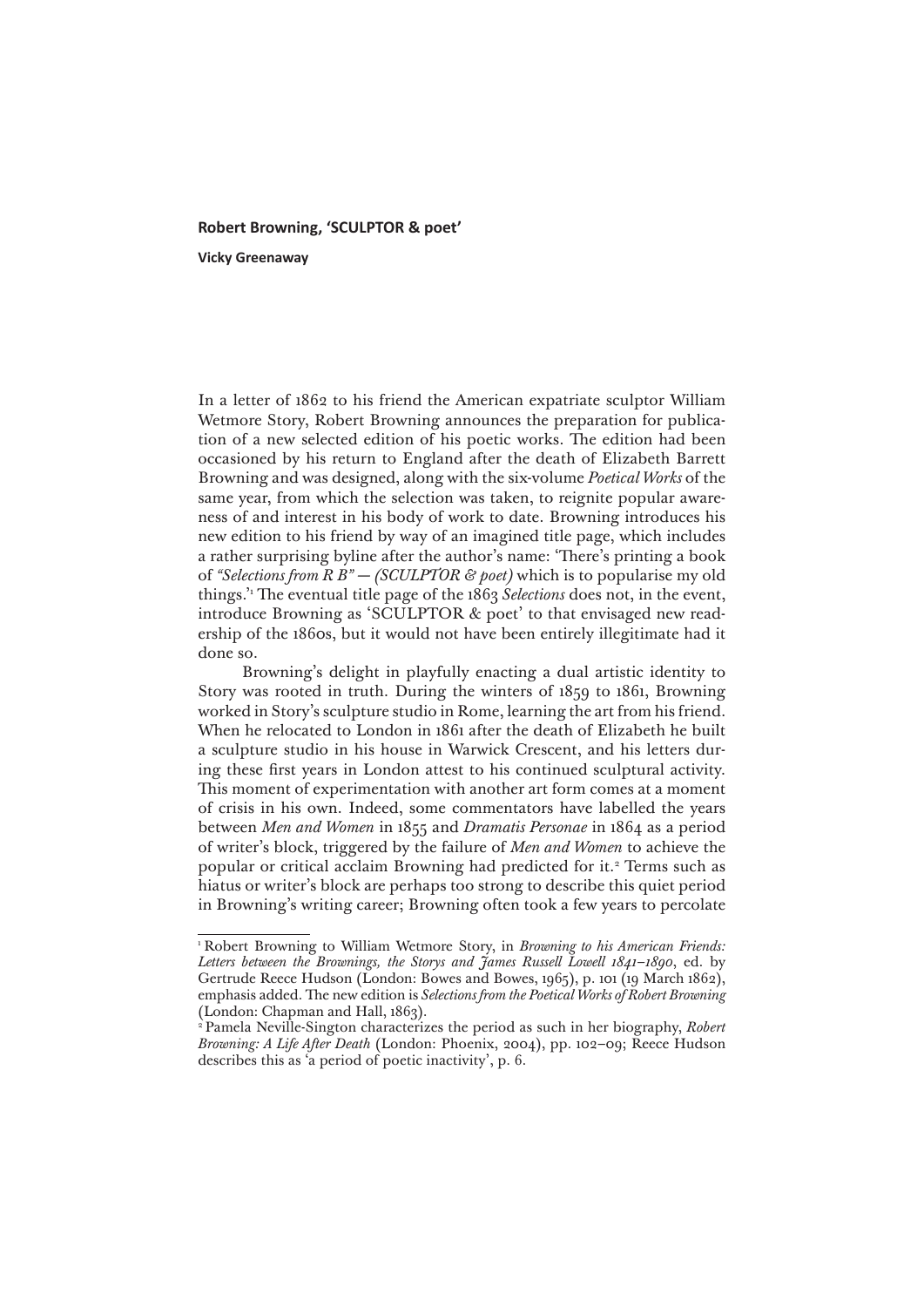ideas between volumes of poetry, and his letters show that he was writing material eventually collected in *Dramatis Personae* from the late 1850s. Elizabeth's death would of course occasion delays. With hindsight, however, the period between these two volumes proved crucial in Browning's career. *Dramatis Personae* achieved what *Men and Women* did not, answering his critics' charges of obscurity and claiming a popular readership. As the first of Browning's publications to require a second printing, *Dramatis Personae* marked a change in his literary fortunes which continued into the 1860s with the massive success of *The Ring and the Book* (1868–69) and his subsequent instantiation as the foremost Victorian poet alongside his old friend and rival Tennyson. While I hesitate, then, to propose that Browning replaced poetry with sculpture during these wilderness years of the late 1850s and early 1860s, I do think the relationship between the poet's sculptural excursion and his production, during the same period, of poems that were to prove his greatest success to date warrants some inquiry. This article will therefore address Browning's parallel pursuits of the arts of sculpture and poetry in the period 1859 to 1863. It will propose that aspects of his sculptural practice at this time influenced and informed his poetic practice, and will venture the associated conclusion, that Browning's experiments with sculpture in the 1859–63 period had some contributory role in the subsequent positive development of his poetic career.

Browning possessed a multidisciplinary creative identity. As a child he was trained in the rudiments of art and music and achieved praise for his pictorial and musical compositions. His father's skill as an artist has been well documented by Browning biographers; the elder Browning's library, famously the site of much of the autodidact's learning, was heavy with art manuals and catalogues. Like father, like son: Browning himself declared that he had been 'a youthful wonder' at drawing and that his father's *Art of Painting in All its Branches* was his favourite book as a child.3 He maintained a lifelong interest in the practice of drawing, taking up drawing instruction once again in the 1850s in Florence under George Mignaty. Indeed, since this is the decade in which he subsequently also went on to study sculpture under Story, there seems to be some catalyst at this point in his career which triggers his move from consumer to producer of the visual arts. Of the difference he perceived between the visual and the literary arts, he wrote in 1837, 'I cannot remember the time when I did not make verses [...] [but when] subsequently real and strong feeling called for utterance, either Drawing or Music seemed a much fitter vehicle than "verses".'4

<sup>3</sup> Maisie Ward, *Robert Browning and his World*, 2 vols (London: Cassell, 1968–69), i: *The Private Face (1812–1861)*, p. 21.

<sup>4</sup> Robert Browning to François Ripert-Monclar, in *The Brownings' Correspondence*, ed. by Philip Kelley and Ronald Hudson (Winfield, KS: Wedgestone Press, 1985-), III: *1832–1837*, 264 (9 August 1837).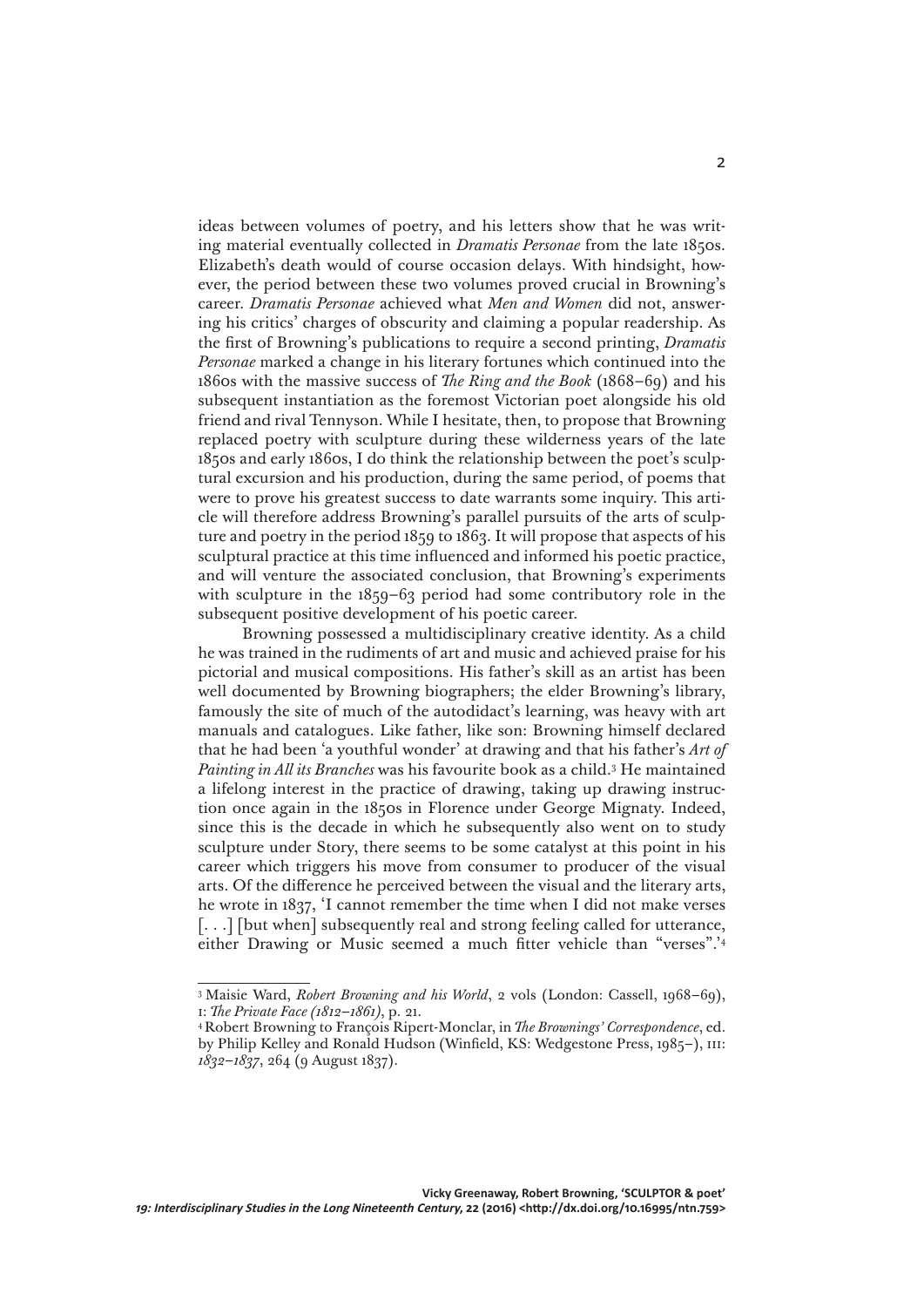The French artist Felix Moscheles told Browning, when the poet sat for him, that he esteemed him an 'artist manqué', and Browning's response in his letters to Moscheles was that, indeed, he had had 'old aspirations' in this line.5

Were the 1850s, then, a period of particularly strong feeling that required of Browning a shift in artistic medium? G. K. Chesterton may have argued that Browning's literary work was not, in fact, wholly separate from this visual aspect of his imagination and talent. His chapter on 'Browning as Literary Artist' argues that Browning's approach to language is symbolist, and as such approaches the task of poetic writing with a visual agenda through considering the words at his disposal as so many items of arrangement and display on the page, operating under a spatial rather than a linear aesthetic in which meaning arises from the juxtaposition of these individual units of words and their competing or complementary meanings. Of Browning's purpose in an ekphrastic poem on a German beer jug, Chesterton explains, the poet 'was simply fashioning a ridiculous knick-knack, exactly as if he were actually moulding one of these preposterous German jugs'.6 A further proof of Chesterton's case is made by the critic's diagnosis of the concomitant faults of which Browning, like many a symbolist, occasionally falls victim: a tendency to indulge in wordplay and rhyming games for their own sake, and to produce 'mathematical' rhymes (pp. 89–91). Both are inevitable consequences of a poetics that prioritizes the structural and physical apparatus of poetry over its hermeneutic intent. Browning's own lexicon in referring to his poetic practice indicates a physicalized conception of poetic language: time and again he describes how he 'makes' or 'fashions' verses. Anecdotal instances which give insight into his composition method, such as the instance during the planning of *The Ring and the Book*, when he laid out twelve pebbles to represent the twelve books of the poem, indicate that the poet conceived of both poetic language and form in a spatial and physicalized manner (Ward, i, 298). Though the visual-spatial properties of Browning's verse and of his approach to poetry have been raised by past critics, then, critical discussion of Browning's visual-verbal correlations has thus far failed to consider the particular role of sculpture in his artistic imagination and practice. Browning clearly moved on from his resurgent interest in drawing in the 1850s to develop a preference for and interest in sculpture that became a sustained and serious engagement for a number of years.

What, though, was Browning's understanding and experience of sculpture? Work in sculptural studies since 2000 has challenged the assumption that Victorian sculpture was a simple continuation of the

<sup>5</sup> Ward, *Robert Browning and his World*, ii (1969), *Two Robert Brownings? (1861–1889)*, pp. 178–79.

<sup>6</sup> G. K. Chesterton, *Robert Browning* (London: Macmillan, 1903), p. 141.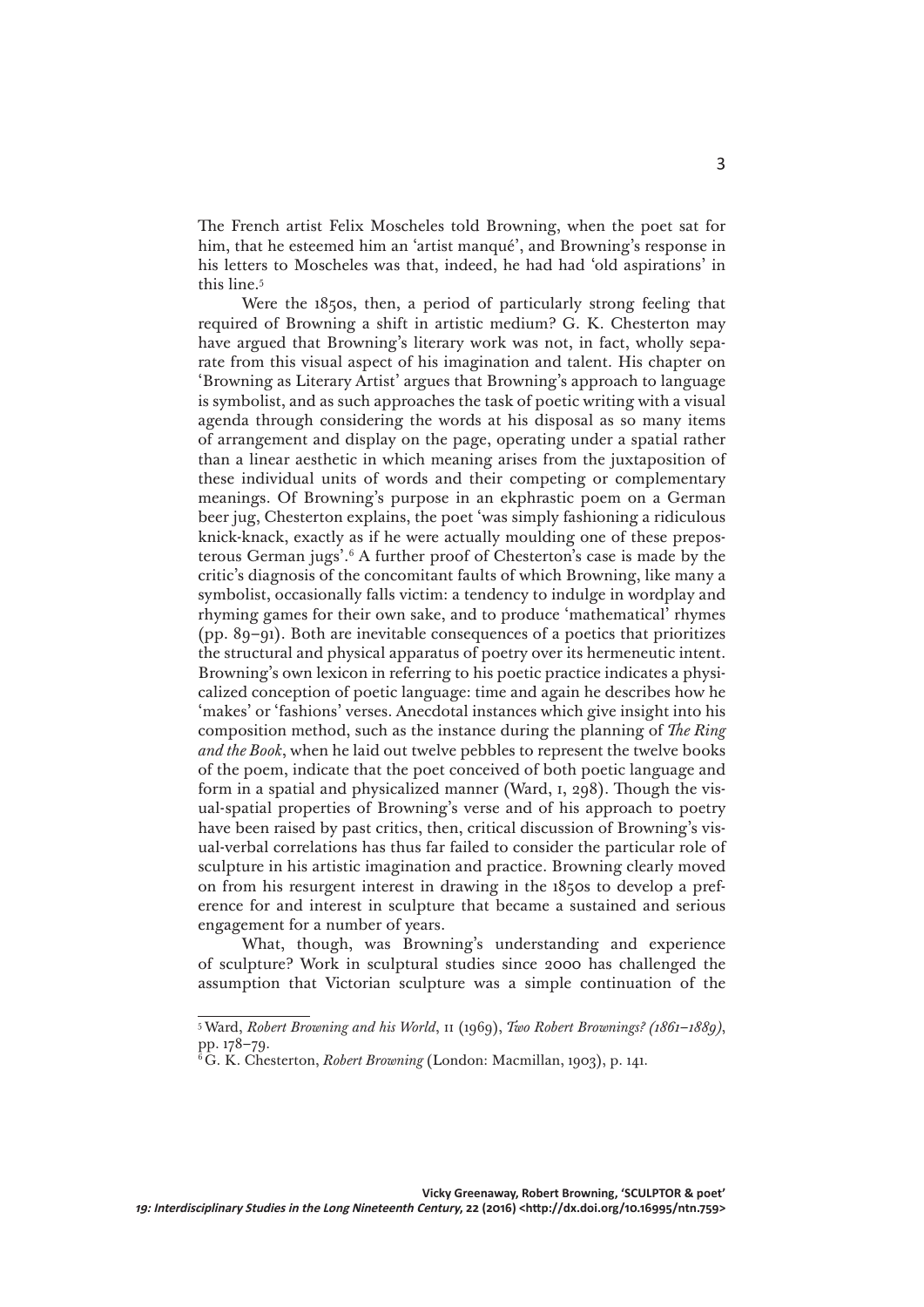white-marble idealism of the eighteenth century's signature neoclassical style. In an influential study, *The Sculptural Imagination*, Alex Potts shows how contemporary reception of Antonio Canova's work, one of the heretofore vaunted leaders of the continued dominance of neoclassical style in nineteenth-century sculpture, was in fact rooted in an appreciation of the physical and phenomenological dimensions of the ideal sculptural object.7 Potts's work on Canova here and elsewhere demonstrates how responses to Canova's work praised his textured surfaces, enjoying the illusory experience of the real which his pieces thus achieved in a way that foregrounded their artifice and representative nature.8 Potts further shows that the Grand Tour custom of visiting Canova's studio, promoted by the sculptor himself, opened the door literally and metaphorically to an understanding and appreciation of the sculpted object's procession from and through the physical material of its generation. A tour of Canova's studio in Possagno exposed the viewer to the successive stages in the production of the ideal object. Canova's studio practice became famous, and he gained recognition and renown for his process as well as for his products. His innovations in technique in the use of a maquette or bozzetto (scale clay model) were well reported in accounts of his work and were copied by his peers: the sculptor would mould the maquette or bozzetto — the first and most creative stage of the process — himself, then use studio assistants to make a cast in plaster of the clay model, which was then mathematically scaled with pointing tools to produce a larger plaster model — upon which the sculptor would further refine his design, then again leaving the cast to his assistants to work up a rough marble copy, the sculptor revisiting his work at the end of the process for a final stage of adding detail and finesse to the marble. Studio assistants were also heavily involved in the production of the many plaster casts and copies of the marble originals. As further studies of Victorian sculpture have shown us, then — and not least the most recent exhibition on Victorian sculpture, 'Sculpture Victorious' at Tate Britain (2015) — Victorian sculpture was created and received in a context of production, technological innovation, and reproduction, which not only confounds ideas of a singular and idealized art object, but of a singular and idealized artist also.9

Browning's experience of sculpture should not therefore be thought of in the context of viewings of reified ideal figures in museum settings. Browning knew sculptors, and he and his wife were the subject of several

<sup>7</sup> Alex Potts, *The Sculptural Imagination: Figurative, Modernist, Minimalist* (New Haven: Yale University Press, 2000), pp. 38–44.

<sup>8</sup> See also Alex Potts, *Flesh and the Ideal: Winckelmann and the Origins of Art History* (New Haven: Yale University Press, 1994).

<sup>&</sup>lt;sup>9</sup> 'Sculpture Victorious: Art in an Age of Invention, 1837-1901', Tate Britain, 25 February to 25 May 2015. Devised by Martina Droth, Jason Hall, and Michael Hatt.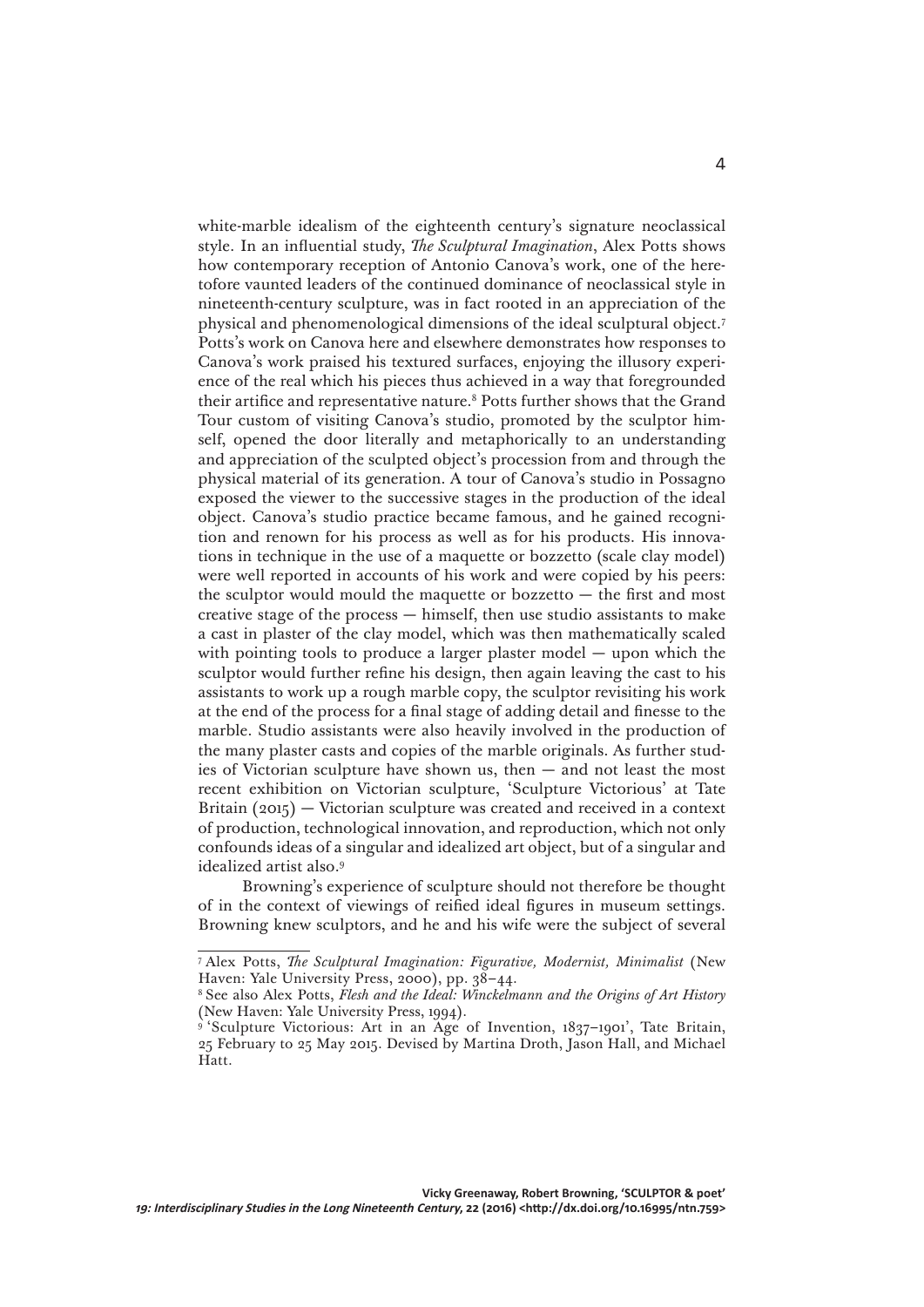busts and sculptured portraits (Harriet Hosmer's 1853 *Clasped Hands*, for example), and so the poet had first-hand experience of sculpture's practical methods. A letter home during his 1878 visit to Asolo records his visit to the *Gipsoteca* there. The *Gipsoteca* was, as the name suggests, a museum of Canova's plaster casts, which were displayed with their markings, holes, and measurements from the pointing process intact. Attendance at the *Gipsoteca*, therefore, could not but leave the viewer with a grasp of the sculptor's studio process: Browning attended there in 1878 as mentioned, but it is probable that he would have seen or at least heard of it also on his earlier visit of 1838.<sup>10</sup> Certainly the character of the ideal sculptor Jules in *Pippa Passes* (1841) is based on Canova. As the format of the poem demands, Jules undergoes a transition in character or mindset prompted by Pippa's passing: Browning's sculptor is dramatized at the moment when he transfers, aesthetically, from an idealist aesthetic to a materialist one, embodied in the personal commitment he makes to his model, and in his renewed interest and participation in the natural world.

Browning's reported conversations with William Wetmore Story on the direction of Story's art in the 1850s are also illuminating. Only Story's portion of this conversation is extant: from what remains, however, it is clear that Browning exhorted to Story his long- and closely held theory of the need for objectivity in art (as outlined in his *Essay on Shelley* (1852)), and critics of the Browning–Story relationship agree that Story's sculptural output responded to his friend's proposed redirection.<sup>11</sup> Previous to his association with Browning, Story had been content to work within a traditional idealist mode; he only achieved critical plaudits – for *Cleopatra* and *The Libyan Sibyl*, both shown to great acclaim at the 1862 World Exposition in London — when he began to integrate dramatic psychological and historical elements into his compositions, thereby particularizing his figures rather than idealizing them. Critical commentators on Story's work agree in attributing this change directly to his association

<sup>&</sup>lt;sup>10</sup> The *Gipsoteca* was set up by Canova's brother in the years immediately after Canova's death in 1822. The *Gipsoteca* also exhibited Canova's painted works, of which the sculptor was inordinately proud, but popular judgement — contemporary and subsequent — has failed to agree with the artist's high estimation of them. Browning's response is typical: 'I daresay she [Sarianna] will have told you how we trudged together, this morning, to Possagno — through a lovely country: how we saw all the wonders, — and a wonder of detestability indeed is the paint performance of the great man [Canova]!'. Browning to Mrs Thomas Fitzgerald, in *Learned Lady: Letters from Robert Browning to Mrs. Thomas Fitzgerald, 1876–1889*, ed. by Edward C. McAleer (Oxford: Oxford University Press, 1966), pp. 68–69 (28 September 1878). See also Katharine C. Bronson, 'Browning in Asolo', *Century Magazine*, April 1900, pp. 920–31 (p. 923).

<sup>&</sup>lt;sup>11</sup> Frank R. Difederico and Julia Markus, 'The Influence of Robert Browning on the Art of William Wetmore Story', *Browning Institute Studies*, 1 (1973), 63–85 (p. 66).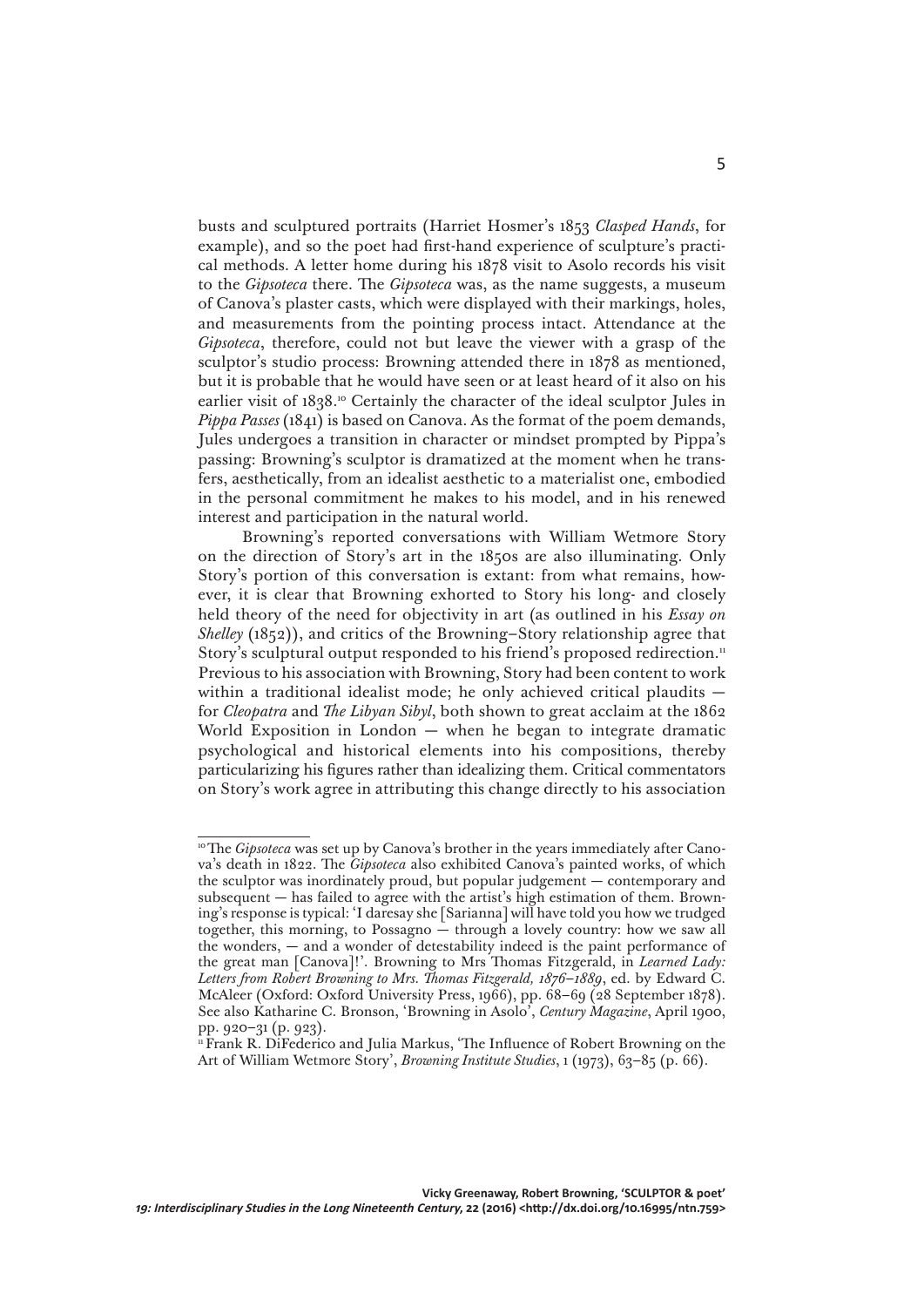with Browning.<sup>12</sup> Browning's approach to sculpture, then, was in keeping with his demands made broadly elsewhere for an objective art that engages with reality directly.

Underpinning this was his appreciation of sculpture's inseparable relationship to the physical materials of its creation. When we come to evidence of Browning's own sculptural practice during the period of 1859 to 1863, it is clear that what draws him to the art is its directness of engagement between artist and material. Barrett Browning notes in a letter to Sarianna Browning of 1861 that in contrast to the cerebral vexations produced by his poetic work

> which I call beating his dear head against the wall till it is bruised [. . .] the modelling combines body-work and soulwork, and the more tired he has been, and the more his back ached, poor fellow, the more he has exulted and been happy no, nothing ever made him so happy before.13

A letter from Ruskin to Browning records the critic's pleasure at hearing of Browning's sculptural exploits, and his belief that the art will suit him: 'I think it possible you may find quite a new form of expression of yourself in that direction.'14

Throughout all of Browning's references to his sculptural activity in his letters of the 1860s, the medium to which he refers is clay. In asking Story for news of the studio, he pleads, 'let me smell the wet clay once more', and discusses with him how 'our clay is white, not the rich Roman brown'. Moreover, Browning frequently writes of clay as a site of escape from pressing engagements or worries, as in his confession to Story in 1862 that 'my true *treat* would be an evening over the [pile] of unread books, or a morning with the old coat & wet clay'; and again, to Isa Blagden in 1867: 'now all I want for *myself* is to be forgotten in some out of the way place in Italy or Greece, with books, a model and a lump of clay & sticks.'15 It may be that, as a relatively young student in the art, he occupied himself only with this first stage of sculptural production, or that, as an amateur, he did not care to progress to the more costly experiment of working with bronze or marble. Or it may be that, in line with the conclusions raised above, his motivation to engage in the art of sculpture as a means of moving

<sup>12</sup> Henry James, *William Wetmore Story and his Friends*, 2 vols (London: Blackwood, 1903), i, 231–35, 239; Margaret Farrand Thorp, *The Literary Sculptors* (Durham, NC: Duke University Press, 1965), p. 47.

<sup>&</sup>lt;sup>13</sup> Quoted in Neville-Sington, p. 109.

<sup>&</sup>lt;sup>14</sup> John Ruskin to Browning, quoted in Ward, 1, 298 (December 1859).

<sup>15</sup>*Browning to his American Friends*, ed. by Reece Hudson, p. 96 (21 January 1862); p. 136 (26 November 1863); p. 100 (19 March 1862); p. 104, n. 9 (19 June 1867), emphases in original.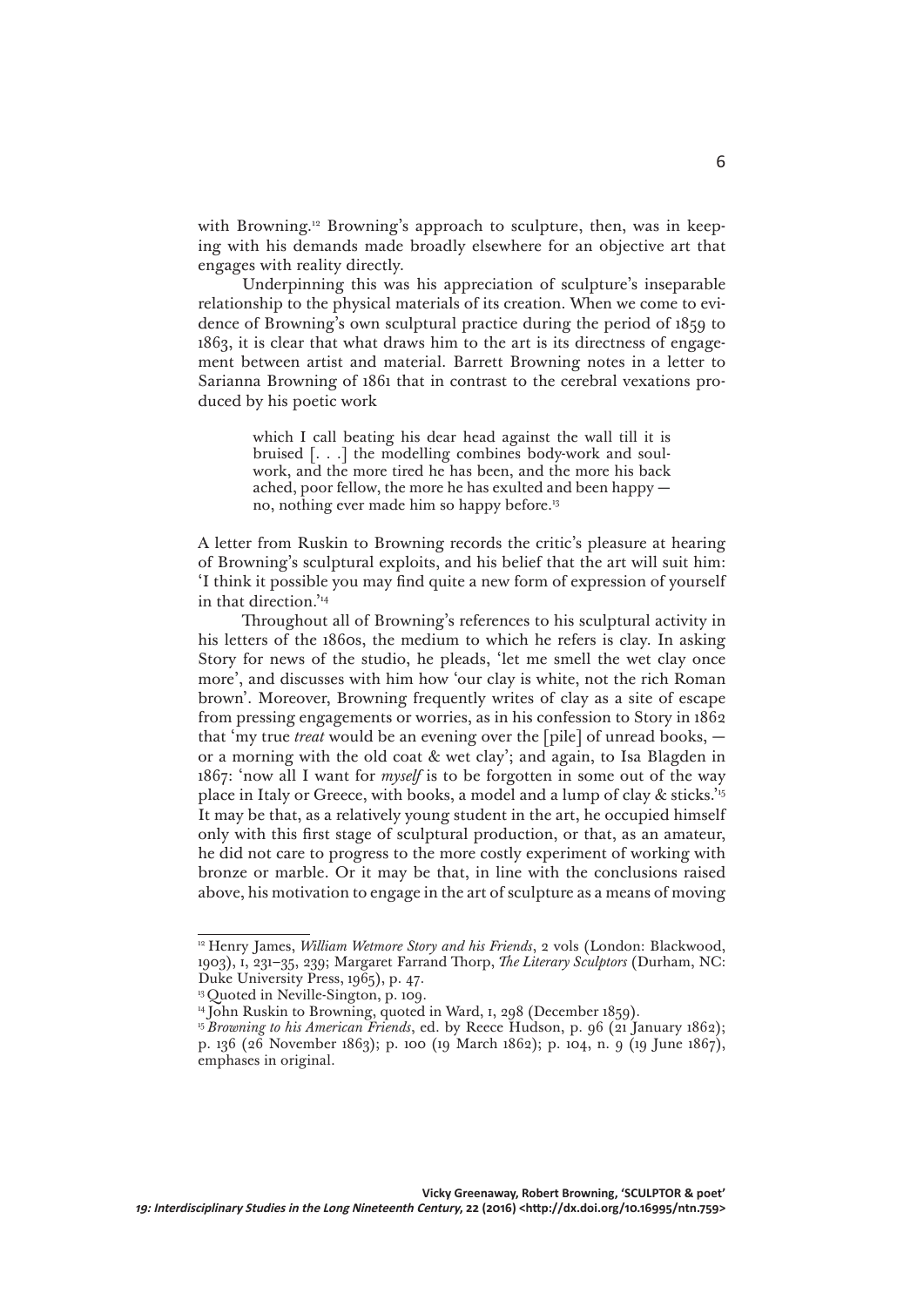to a more direct and physicalized engagement between an artist and his materials was answered by this first and most tactile stage of the sculptural art. Browning smashed all his creations as he made them, so no practical objects exist by which we can measure his participation or productions in the art. Ruskin makes the only mention I have found of a specific piece by Browning, a Cytherea, with corroborating evidence of its quality from Barrett Browning: 'It is wonderfully done, say the learned. He says all his happiness lies in clay now.'16 The Cytherean Venus is a thought-provoking subject, given Browning's declared interest in objectivity and art; depicting the goddess's birth in the sea, the Cytherean Venus celebrates an incarnation of the divine, a commingling of the physical element of her birth with her own divine nature.

The sum of all this scattered data is that Browning's interest in sculpture was motivated by his preference for process over product in art. In attempting to explain his 'sensitiveness to criticism' to Elizabeth during the course of their courtship correspondence, Browning reveals he has no thought of a readership — public or critical — for his work during the composition process, thus 'the not being listened to by one human creature would, I hope, in no-wise affect me'.17 Browning's focus as a poet is on the undertaking of the creative act. What interests him is the task between his poetic conception and its delivery into the materials under his command as poet. As he explains to Ruskin in the 1855 letter which is the best statement Browning gives of his poetics, he seeks to 'make shift [in his poetic language] with touches and bits of outlines' to convey a work's generating idea, rather than 'laying it all out, as you would have me'. His concern as a poet is with the best way to express his meaning in and through the formal materials at his disposal: thus his focus as a poet is with his art, not with critics or an imagined reader: 'A poet's affair is with God [. . .]; look elsewhere, and you find misery enough.<sup>'18</sup> Browning's abiding preoccupation with form and process is evidenced by, and indeed was the cause of, the poet's interest in artistic representation across a number of media and disciplines, as previously outlined. While sitting to Felix Moscheles Browning declared he was enjoying the opportunity it afforded of watching the painter work, 'always enjoying as I do the sight of creation by another process than that of the head with only pen and paper to help. How expeditiously the brush works' (Ward, ii, 178–79). *Pippa Passes* provides an early definition of art as based in its process of engagement with its materials

<sup>16</sup> Ruskin, writing in 1860, and Elizabeth's letter to Sarianna Browning, both quoted in Ward, i, 299.

<sup>17</sup> Browning to Elizabeth Barrett Browning, in *Robert Browning: The Major Works*, ed. by Adam Roberts (Oxford: Oxford University Press, 2005), pp. 602–06 (p. 604) (11 February 1845).

<sup>&</sup>lt;sup>18</sup> Browning to Ruskin, in *Robert Browning*, ed. by Roberts, pp. 691-93 (pp. 692-93) (10 December 1855).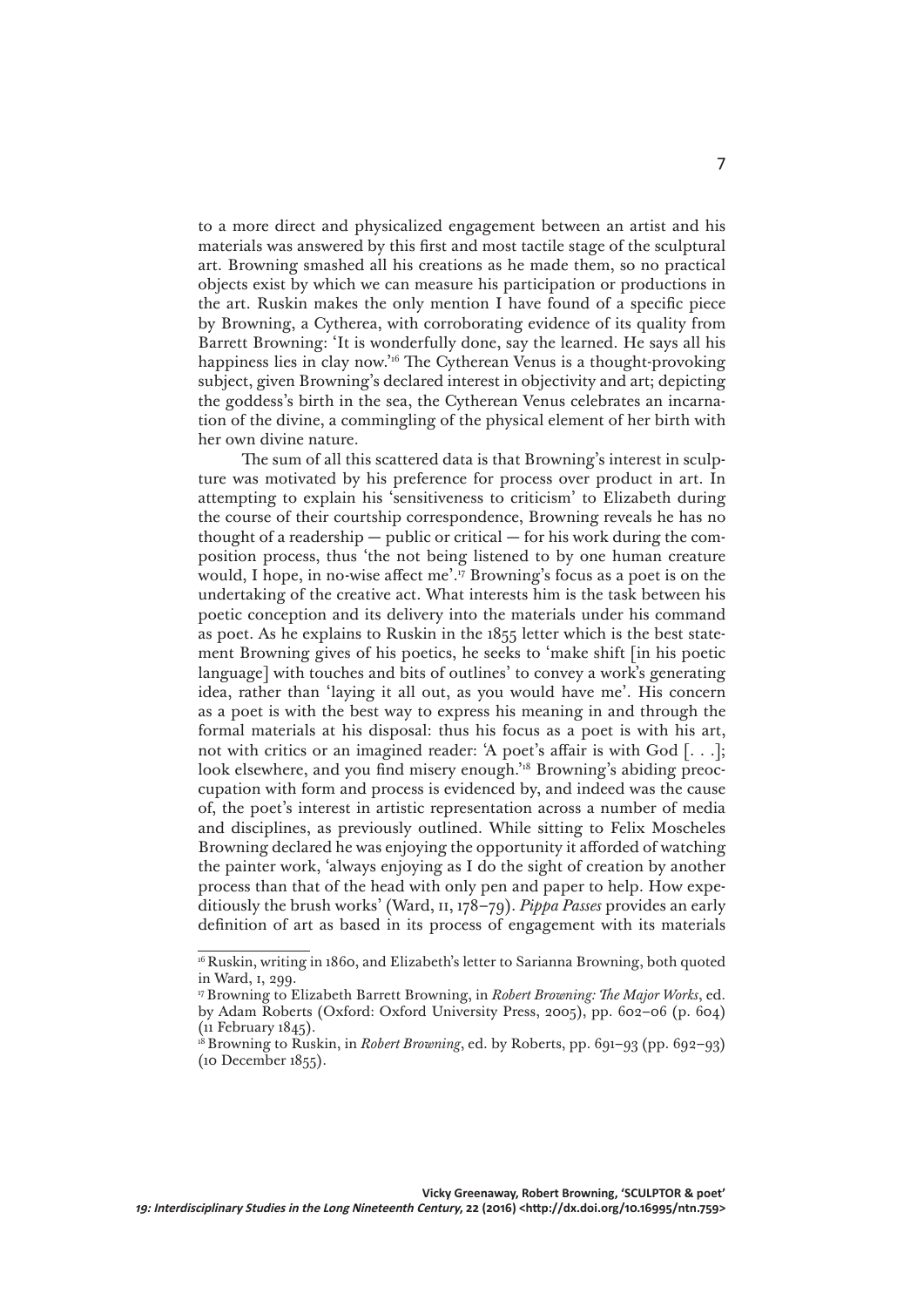through the character Jules the sculptor, who declares, 'to produce form out of unshaped stuff | Be Art — and further, to evoke a soul | From form'.19 Daniel Karlin has written with characteristic insight on the importance of 'work' to Browning: which word he variously analyses as vocation, industry figured as duty, workmanship, and productivity; and poetic 'work' as spiritual calling.20 Karlin's discussion of 'work' in Browning's lexicon shows that it is the 'doing' of art which concerns this artist when thinking about his art, not the destination, debates, or discussions into which that art may subsequently be placed.

Browning's poetics of process, however, did not endear him to his critics. A creative method that focuses exclusively on the playful interrelation of meaning and word results, as Chesterton has shown, in a dense and self-referential type of poetic language. From *Sordello* in 1840 to *Men and Women* in 1855, Browning's work was met with the repeated complaint of 'obscurity' from critics and supporters alike, and a repeated exhortation from both camps to produce a clear and easily navigable text. The seed of Browning's disagreement with his critics lies in his fundamental belief in the artist's duty to the creative work (to the art-'work', or work of art) versus his peers' more traditional view that the artist's primary obligation is to the reader. The criticism of *Men and Women* in 1855 was particularly stinging to Browning, as here he had at last attempted to accommodate his critics and produce a clearer, less obscure poetic text. However, he found himself on the defensive over the issue of his 'obscurity' once again.<sup>21</sup> The revelation that his great efforts were not enough was the precipitating blow behind his ensuing period of poetic silence.

The crisis that Browning suffered in the years immediately following *Men and Women* was not writer's block, specifically, but a crisis of faith in his poetic theory. Faced with repeated failure in spite of his great accommodations and concessions to his critics, Browning must have considered whether, if time and again his poetics of process found no audience, his approach was a mistake. Thus, I would argue, Browning stopped writing poetry not because of a dearth of inspiration, but because he lost faith in the inspiration that was uniquely his. But that lapse in faith in his objective poetics of process was only temporary. It was restored by his experiment with sculpture, undertaken in the years subsequent to *Men and Women*. Here, he found an art form that supported and reinforced an objective aesthetic: here, an art form based in process. Browning's

<sup>19</sup>*Pippa Passes*, Part ii, in *Robert Browning*, ed. by Roberts, p. 79, ll. 298–300. All quotations from Browning's poems will be from this edition.

<sup>&</sup>lt;sup>20</sup> Daniel Karlin, 'Introduction: Robert Browning's Pleasure-House', in *Robert Browning*, ed. by Roberts, pp. xi–xxvii (pp. xiv–xv).

<sup>21</sup> See 'Unsigned Review', *Athenaeum*, 17 November 1855, in *Browning: The Critical Heritage*, ed. by Boyd Litzinger and Donald Smalley (London: Routledge & Kegan Paul, 1970), pp. 155–57, for a representative response.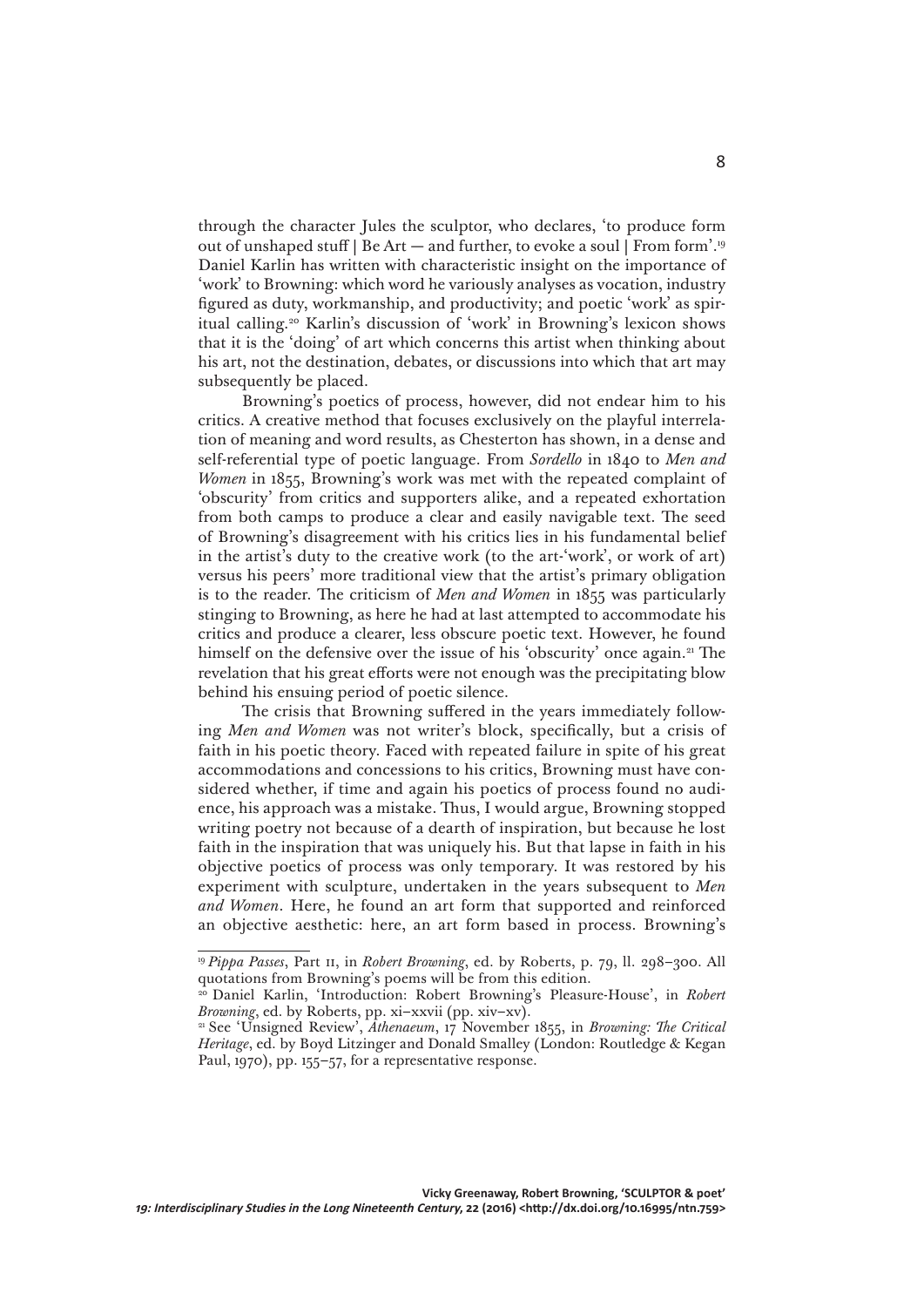sculptural excursion provided him with an artistic community, and an artistic site for the development of his ideas on objective aesthetics, which could not be fostered by any other practitioner within his own medium. That experience of successful objective art-making gave the poet the confidence to re-enter the literary fray once again, on his own terms. *Dramatis Personae* (1864) is not discernibly different to *Men and Women*, but therein lies the victory. After his sculptural experience, Browning found the confidence to continue with his poetics of process, and to restate his objective aesthetic. Between the years of 1855 and 1864, then, sculpture provided Browning with a solid answer to his poet's dilemma of how to respond to continued criticism of his work. The influence of his sculptural period is evident in the way that *Dramatis Personae* produces and articulates that renewed poetic message. The remainder of this article will trace the direct influence of Browning's sculptural experience on his subsequent poetic volume in terms of its production and contents.

*Dramatis Personae* marks a change in Browning's composition method which can be comprehensively attributed to his recent work in sculpture. The volume's poetry was written simultaneously with and immediately after his period of sculptural activity. Barrett Browning links Browning's sculptural practice with a positive effect on his poetic productions in that period: in the same letter in which she outlines his physical delight in the creative efforts of sculpture, she reveals that he is generating poetic material too, and directly as a result of the switch to another medium: 'He has the material for a volume and will work at it this summer, he says [. . .]. Oh the brain stratifies and matures creatively, even in the pauses of the pen.'22 Prior to the early 1860s, Browning's composition methods were erratic. He tended, he often said, to work a composition out in his head entirely before committing it to paper.23 It seems that early in his career this method produced a rather disordered and at times agonized working model. He writes in 1840 of having various projects scattered across his desk, none of which were nearing completion; his biographer Pamela Neville-Sington notes that, contrary to his wife, whose ease of composition was a wonder to many, 'Browning had always found composition to be a slow and painful process. His heart would sink, so he once said, when he opened his desk to write, only to rise when he shut it.'<sup>24</sup> The Story sculpture studio provided Browning with an alternative working model.

Story worked to a strict daily routine of 8 a.m. to 6 p.m., and it seems that Browning adopted the sculptor's methodical approach to the artistic task. Story's letters attest that, during the winters of 1859 and 1860, Browning worked daily in his studio for three hours each morning, and

<sup>&</sup>lt;sup>22</sup> Barrett Browning to Sarianna Browning, quoted in Ward, 1, 299 ([early] 1861).

<sup>&</sup>lt;sup>23</sup> For example, Browning to Isa Blagden, quoted in Ward, I, 45 (1864).

<sup>&</sup>lt;sup>24</sup> Browning to Alfred Domett, in Ward, 1, 98 (May 1843); Neville-Sington, p. 104.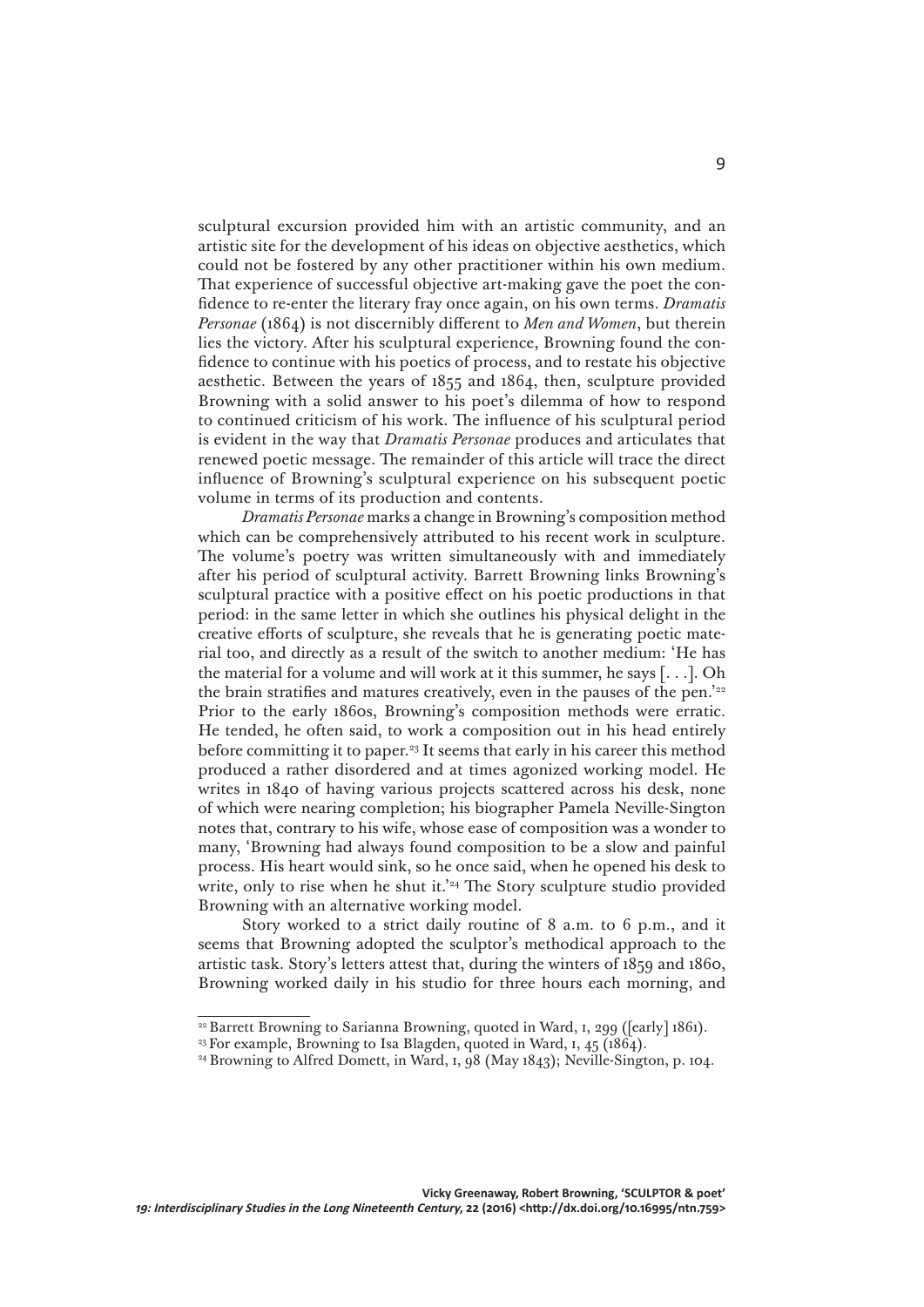Browning's own letters upon his return to England demonstrate that he had transferred that work principle to his poetic routine. He writes to William Michael Rossetti in 1861 that he no longer waits for inspiration, as was his wont in Italy, but sits down to a regular daily routine of writing.<sup>25</sup> Contrary to his typical habit of conceiving a work in its entirety before sitting down to its composition, letters from this period show Browning writing without a plan or idea in place, instead writing to time. Poetic content is generated by process in this approach. Browning, as I have argued, had long subscribed to a poetics of process; but now, under sculpture's aegis, he was producing it. On holiday in Breton with Sarianna and his father, he speaks of writing 120 lines of a new poem which he is intent upon continuing with regular morning sessions 'whether I like it or no'.<sup>26</sup> In 1862, Browning explicitly attributes his new writing routine to the inspiration of his friend in a subsequent letter to Story: 'my time is almost wholly taken  $up$  – first by work of a morning then by going out of evenings — did you not bid me do that too?'.27 He proudly writes to Story in late 1863, as an example of his industry, of his simultaneous construction of his private sculpture studio alongside a busy and industrious programme of poetic labours.28 John Woolford and Daniel Karlin's textual history of Browning's poems supplies two pieces of evidence to corroborate the thesis of a development or change in Browning's composition methods at this time. Firstly, Woolford and Karlin state that few manuscripts of Browning's poetry survive prior to *Dramatis Personae* in 1864, but that after that volume and date manuscripts for every work survive. Secondly, they show that Browning's works written prior to 1864 were heavily and repeatedly revised when republished (e.g. for the 1868 and 1888–89 collected editions of his works), but works written after 1864 are not so frequently and substantially revised.29 What these two facts indicate is that after his experience in Story's sculpture studio Browning took more care over the composition process of his works, curating his draft materials more carefully, and producing more satisfactory expressions of his ideas with the new extended and methodical approach to his labours. Browning's new routines of work, then, in the composition and completion of poems for the 1864 *Dramatis Personae* collection, can be traced back to the habits and methods of work in which he was instructed in Story's studio.

10

<sup>&</sup>lt;sup>25</sup> Browning to William Michael Rossetti, quoted in Neville-Sington, p. 81 (undated).

<sup>&</sup>lt;sup>26</sup> Browning to Blagden, quoted in Neville-Sington, p. 50 (August 1862).

<sup>27</sup> Browning to Story, in *Browning to his American Friends*, ed. by Reece Hudson, p. 100 (19 March 1862).

<sup>28</sup> Ibid., pp. 135–36 (26 November 1863).

<sup>29</sup>*The Poems of Browning*, ed. by John Woolford and Daniel Karlin (London: Longman, 1991–), i: *1826–1840*, pp. ix–xii.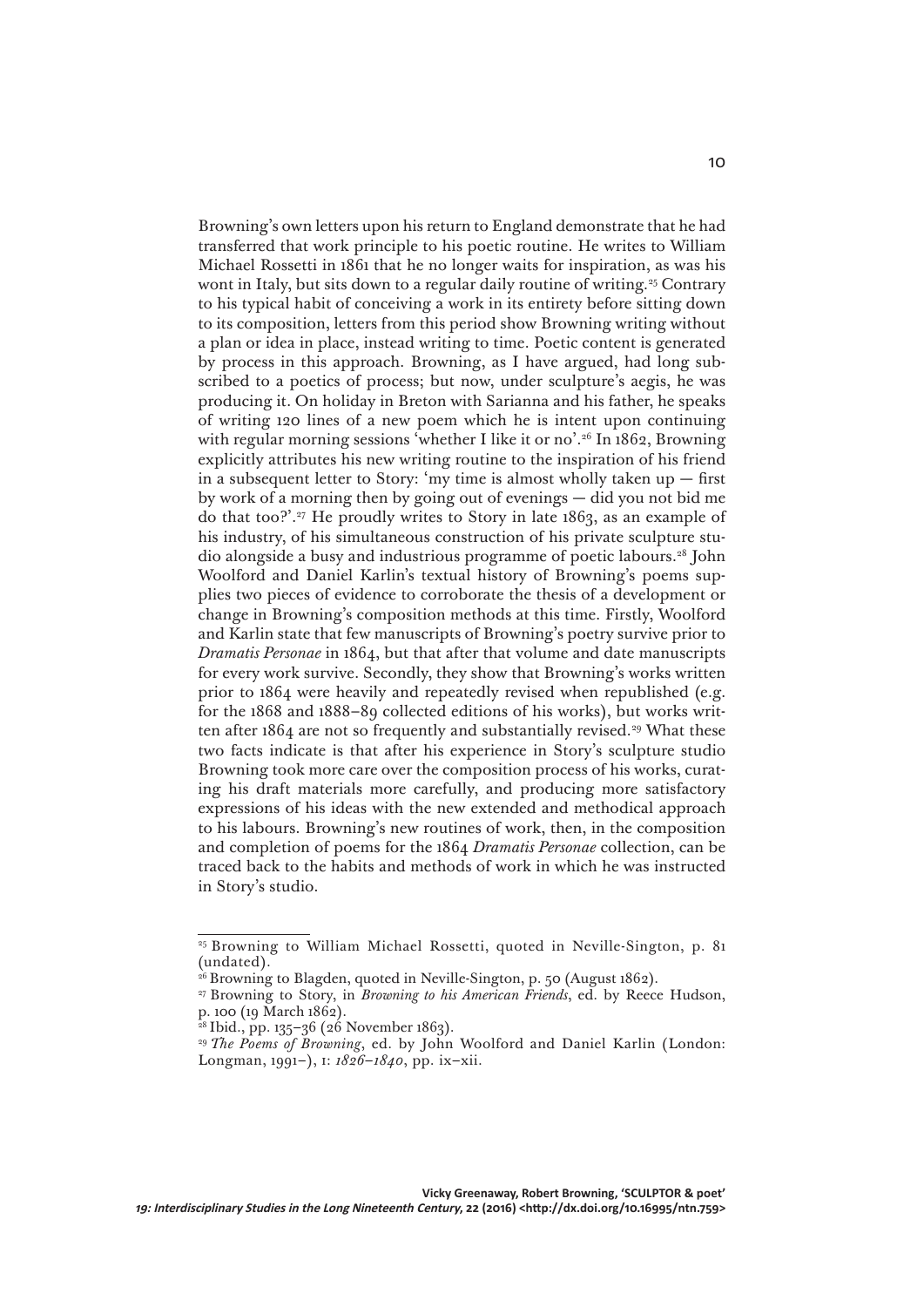I would also argue that his sculptural experience affected the contents of the poetry subsequently produced. Browning's sculptural experience afforded him with a focused and targeted analogy through which to communicate his aesthetics of objective art. Browning's poetry had always been populated with creative artists: Filippo Lippi, Baldassare Galuppi, for example. But the creative population of *Dramatis Personae* are unified through a shared identity as creative artists who are 'makers', and who are each shown performing their artistic identity through depictions of them engaged in the act of its material (formal) creation.

'Abt Vogler', for example, is presented simultaneously as artist as Genius and artist as maker; an extemporizing composer, the insubstantial melody contained in his inspiration is only successfully engaged by the composer because of his necessary connection with and talent for the construction of a physical instrument through which to relay his audible inspiration. The artist is introduced through his technological innovation, the orchestrion. The poem contains a powerful description in stanzas iv–v, akin to many found in Romantic literature, of the moment when music occludes form, and the instrument and music become one. But, unlike its Romantic precedents, there is in this poem a repeated insistence on the necessity, value, and nature of that physical part of the musical process, the instrument. Thus, the soul-transporting notes are first 'keys' that produce sounds; and Vogler uses an architectural metaphor to describe his composition as a 'building', a structure of music which, despite his intentions, in fact reinforces the artificiality of the musical product achieved  $-$  a beautiful construct, but a construct still: 'Ay, another [note] and yet another, one crowd but with many a crest, | Raising my rampired walls of gold as transparent as glass' (p. 301, ll. 18–19). The walls of gold are not of glass: the poem here uses simile, not metonymy, to describe the illusory nature of music's erasure of physical structures. Vogler's identity as artist lies in his inability to sustain or command such a unity. Vogler creates within the physical context, and any impression of synthesis is purely temporary. The poem is not about a projected moment of fusion, but rather orients the primary identifier of creative identity and process with the consciousness of the gap between intention and execution. 'Abt Vogler' insists that the artist works within a framework of a physicalized representative medium, unequal to that which it seeks to represent. Artistic identity arises from the process of engaging with the gap between the two, not with its dissolution. As a result, the ultimate affirmation of this type of artistic identity is to show it in process, and the only conclusion available within such a creative paradigm is a repetition of process; thus 'Abt Vogler' ends with the composer beginning again on another composition.

At the top of *Dramatis Personae*'s canon of creative makers is God. The ur-type of creative identity, God's ur-type of creative process is depicted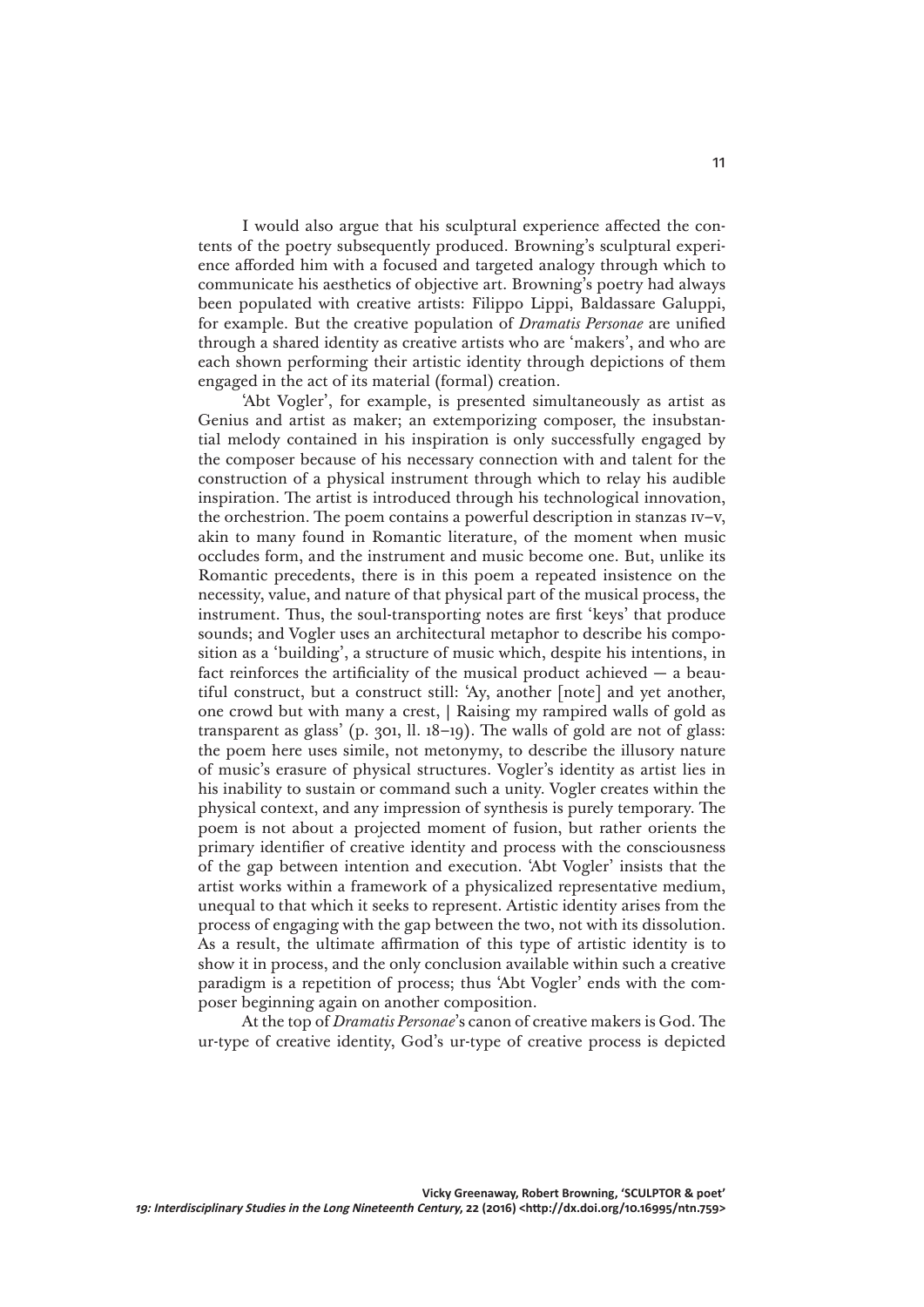through a sculptural trope. Thus God creates, in repeated examples in the text, through his tactile manipulations of clay. In 'Rabbi Ben Ezra', for example, he is the 'Potter' 'whose wheel the pitcher shaped' (p. 309, l. 150); and in 'Caliban Upon Setebos', Setebos is a deity who embraces the shaping process of creation, being a Creator who 'it pleaseth [. . .] to work, | Use all his Hands, and exercise much craft' and in imitation of whom Caliban imagines himself making 'a live bird out of clay' (p. 333, ll. 185–86; p. 330, l. 76). The creative artists who work in God's shadow are lesser in degree but not in kind. God's clay; Vogler's orchestrion. But the sculptural motif of clay, being aligned as God's creative material, stands as the ur-type of the creative material, and the artist as sculptor (or potter, if we follow the example's transfer of emphasis from the fine art of sculpture to the manual craft of pottery) as the ur-type of artistic identity. In *Dramatis Personae*'s aesthetic universe of materialist art-production, sculpture is the primary referent and model.

This coherence of identity and approach across the community of artists in *Dramatis Personae* means that the volume communicates, more effectively than Browning had managed previously, his objective aesthetic. Indeed, such is the systematization of the aesthetic programme in the volume that a sustained defence is provided in one of the collection's dramatic monologues. 'A Death in the Desert' sees St John defending the 'lie' that he was witness to Christ's Resurrection. St John's lie, the poem shows, was a necessary creative act, and St John therefore joins the cast of the volume's creative makers. St John argues that, in the absence of revealed religious meaning (in the period immediately succeeding Christ's death), it was necessary to prop up faith in Him by creating meaning through constructing a representation (his lie, or false witness testimony) of that original and essential Truth (that Christ has risen). It is better to create within the diminished forms of meaning available to us within the material sphere, and to point towards the Truth, than, in the context of a perceived breach between material and spiritual, to begin to lose faith in the spiritual idea altogether. And, in an analogy that should hold little of surprise to my reader, St John makes his point by likening his own process of fabrication to the endeavour and process of the sculptor. Like the sculptor who 'ere he mould a shape | Boasts [. . .] the shape's idea, and next | The aspiration to produce the same', St John knows the truth of his inspiring Idea, and cannot help that the form it takes must be a lesser version of that message; John insists that we should not berate the object for its failure to be the inspiring thing itself, but rather that we should praise the artist for his attempt, and applaud the object for the nearness with which it approximates to the 'truth' or Idea it seeks to reveal:

> So, taking clay, he [the sculptor] calls his shape thereout, Cries ever, 'now I have the thing I see!': Yet all the while goes changing what was wrought,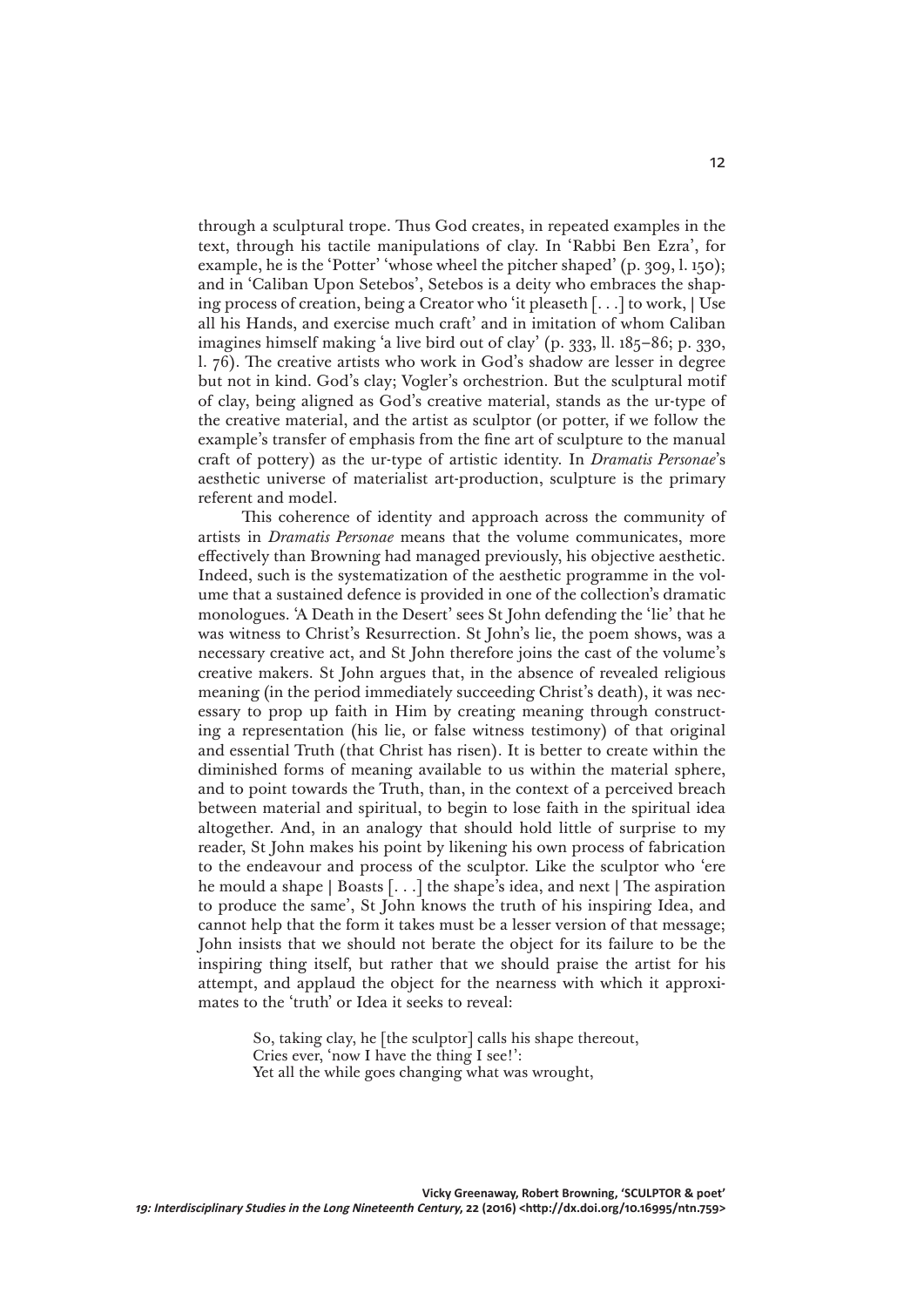From falsehood like the truth, to truth itself. How were it had he cried 'I see no face, No breast, no feet i' the ineffectual clay'? Rather commend him that he clapped his hands, And laughed 'It is my shape and lives again!' Enjoyed the falsehood, touched it on to truth, Until yourselves applaud the flesh indeed In what is still flesh-imitating clay. Right in you, right in him, such way be man's!<sup>30</sup>

St John gives also the supporting case of the Ten Commandments, pointing out that the original patterns on the mount were transcribed by Moses into 'copies' which 'serve still and are replaced as time requires: | By these, make newest vessels, reach the type!' (p. 326, ll. 628–29). When the original Truth dissipates, it is no crime to reproduce that Truth creatively, in material forms that keep its essence present in the material context: in that context, representation is the only and best option.

Sculpture repeatedly affords the type, then, for a form of creation that must acknowledge its representative nature, and embrace the separate physical structures of its art form positively as a result. The volume's 'Epilogue' similarly argues for an admission or acceptance in modernity that mimesis is impossible. Organized around three successive speeches, the poem moves from an original position of revealed religious vision, to the dejected voice of the later subject from whom religious truth has been veiled ('We, lone and left | Silent through centuries') (p. 346, ll. 43–44), to a confident third voice who asserts the possible meaning and value of inhabiting a plane defined by the loss of spiritual certainty and its resultant epistemological breach. This speaker advances his ideology as a new and progressive view, of joy and vitality in the acceptance of lack, rather than dejection in the lament for lost unity: 'Friends! I have seen through your eyes: now use mine!' (p. 347, l. 68). The spiritual and epistemological message of the 'Epilogue' agrees with the volume's aesthetic message: that creation (meaning) can be achieved within an aesthetic that not only accepts breach, but which generates its creative material out of the conditions of that breach. Browning's 1855 letter to Ruskin demonstrates that the poet sought deliberately to fracture the reader's easy relation between word and meaning. In semiotic parlance, Browning was more than aware that his creative energy arose out of the hermeneutic disruptions he created between signifier and signified:

<sup>30 &#</sup>x27;A Death in the Desert', p. 326, ll. 608–22. 'Caliban Upon Setebos' warns, of course, of the dangers of degenerating in such a mode into materialist creation only — Caliban fails to recognize and follow the sculptor Jules's second definition of art, that not only is it the imparting of meaning to shapeless stuff, but it is also the imparting of soul to that stuff.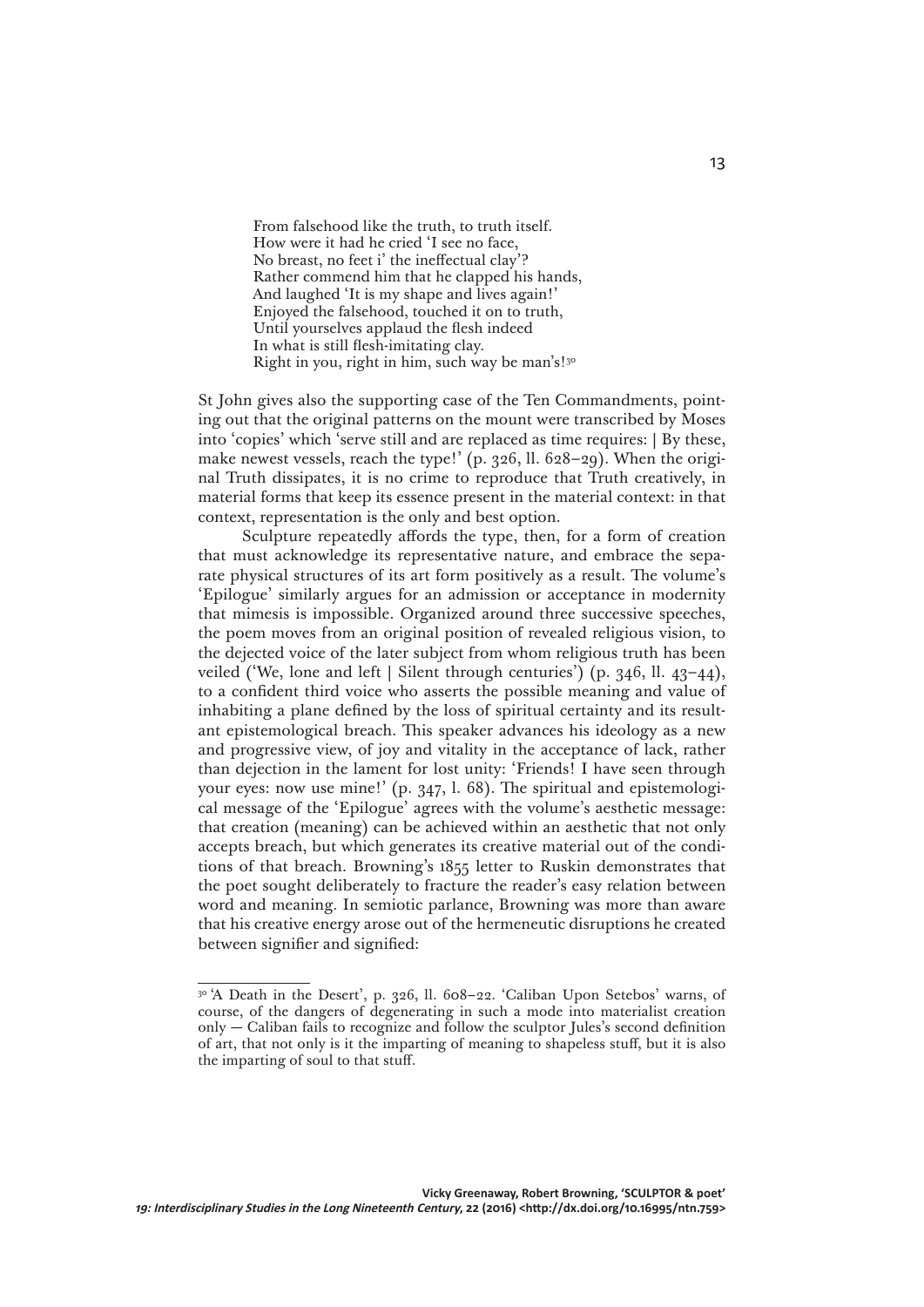You ought, I think, to keep pace with the thought tripping from ledge to ledge of my 'glaciers' as you call them; not stand poking your alpenstock into the holes, and demonstrating that no foot could have stood there; — suppose it sprang over there?31

Browning's work previous to *Dramatis Personae* had enacted this poetic theory in its fractured poetic language, but had alienate++d its readers as a result. What Browning achieves in *Dramatis Personae* is a more programmatic delivery of his same aesthetic position, which teaches its readership how to understand its agenda through outlining and explaining the new markers of aesthetic identity and aesthetic value it creates. Paradoxically, one such marker of success that *Dramatis Personae* provides is creative failure or the failure of meaning more generally. In an aesthetic that favours process over product, the actant needs only to show himself engaged in the process to be positively valued. As failure is a marker of engagement in the attempt to make meaning, it is here depicted as a marker of a successful creative identity. Thus, Abt Vogler 'fails' to produce his sublime musical elevation, but succeeds as an artist on the volume's terms. The volume, then, contains poems about the fact of failure, without a redeeming narrative that resolves the individual aspirations of the actants: 'Youth and Art' is about a failed love affair that never, in fact, began, and 'Apparent Failure' meditates on the suicides displayed in the Paris Morgue. Neither poem places the failed subjects in a broader narrative of eventual or future success or hope. Both poems afford rather a blank, bleak impression, then, as the reader is not given the expected context through which to read these failures. But their presence feeds into and reinforces the text's aesthetic and epistemological agenda to acknowledge identity, and creation, as arising out of the condition of necessary rupture. In the context of the volume's aesthetic and epistemological agenda of process, failure must be confronted and depicted as an inevitable aspect of the necessary and defining condition of being and of creating, which is only that of being engaged in that process of both being and creating.

Sculpture provided Browning with an abiding metaphor, then, in service of his continued articulation of his objective poetics. But further, during a period of his career when critics and readers continued to be hostile or resistant to his poetic ideas, sculpture provided a practical support and stimulation to his continued development of those ideas. Those who understood Browning's work at this point were few, and most of his early appreciators, like the Pre-Raphaelites, were young and without influence. Browning found himself alone and unappreciated, therefore, but still with

<sup>&</sup>lt;sup>31</sup> Browning to Ruskin, in *Robert Browning*, ed. by Roberts, p. 691 (10 December  $1855$ ).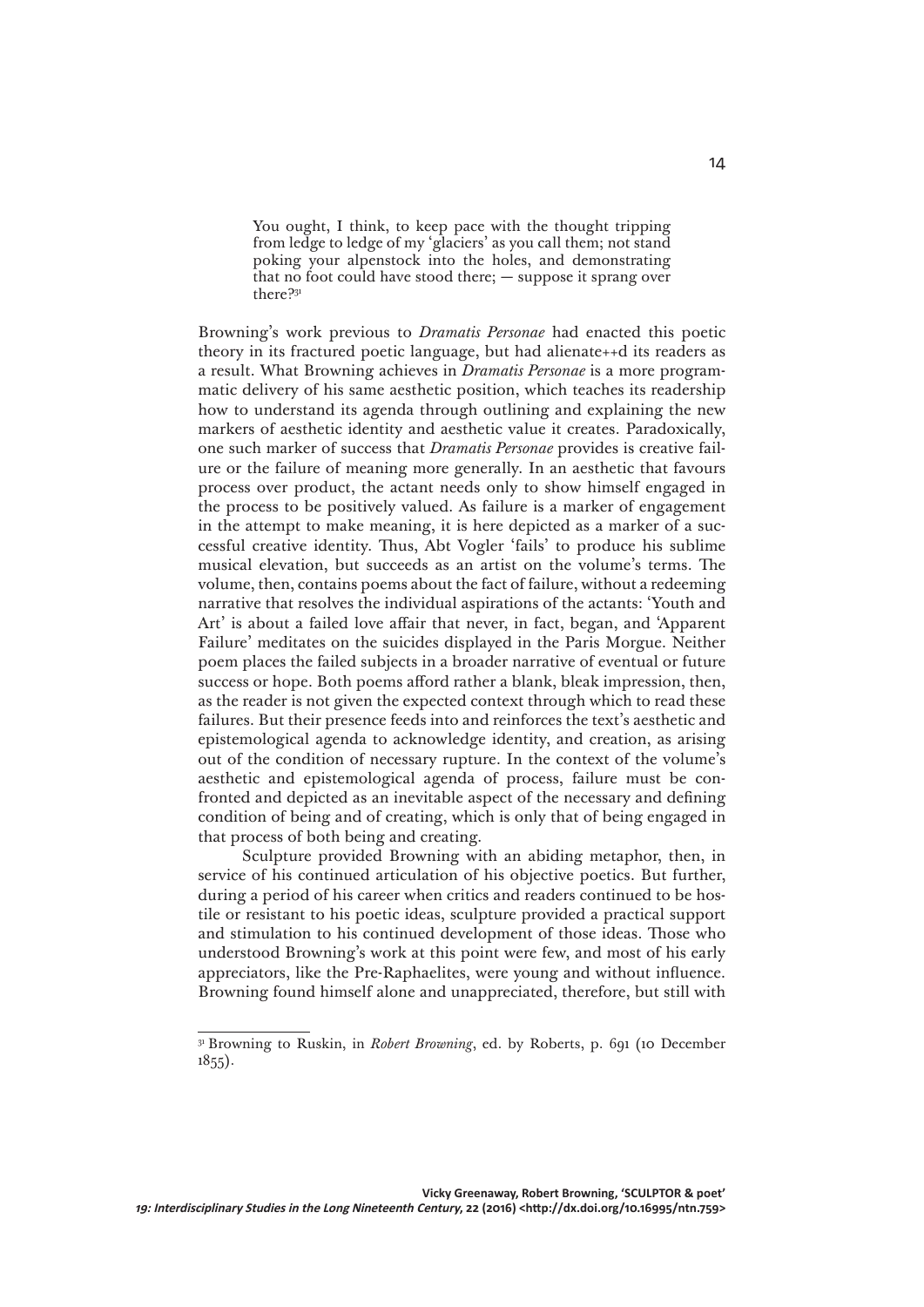the courage of his convictions. What I suggest here is that Browning found more in common, aesthetically speaking, with his sculptural colleagues, than with the literary mores of his peers. In its acknowledged studio processes, the art of sculpture in the nineteenth century laid bare its manner and modes of production. The plaster copies manufactured by studio assistants were sold to museums and collectors, and respected as indicators of the great original, just as, 'A Death in the Desert' points out, the tablets of Moses's Ten Commandments are respected without a sense of diminution of the original's beauty or value through its possession via a reproduction. Ideas of a singular artwork were therefore challenged and problematized by the art of sculpture in the nineteenth century, as were conceptions of a singular artist-Genius by the practices of its studio system. In his letters to Story, invoking the good old times in the sculpture studio at Rome, Browning invokes a sense of collegiality and communal endeavour which must have been sorely lacking in his experience of literary relationships. He writes to Story:

> Dear Story, tell me what you can about the studio — let me smell the wet clay once more, and hear the birds & the goat thro that dear little door to the left: I would send my kind remembrances to M. Boncinelli [studio assistant] if he cared to have them,  $\&$  he may, in his good nature.<sup>32</sup>

Browning began his career in a context of creative sociability as a member of a local Camberwell group of young friends with an interest in music, poetry, and theatre, self-named The Set or The Convivialists, and his subsequent attempts to collaborate with Macready on writing for the stage bespeaks a continued taste for collaboration and exchange. During their marriage, he gave Elizabeth drafts of all his work in progress, to obtain her comments and criticism; she, however, did not show anyone her work until it was ready for the press; and though his correspondence shows that Browning sent manuscripts of his work to a number of friends and critics, including Carlyle and Ruskin, and received some comments in return, that sense of community present in his early career is never quite resurrected. 'Old Masters in Florence' in *Men and Women* pleads for artists and poets as a whole to behave generously towards one another, to accumulate upon one another's successes. That model of artistic relationships, however, was teleological, and I would maintain that the collegiality of the sculpture studio as a place where art was produced collectively would have been a great attraction to the poet and his peculiar brand of creativity.

<sup>32</sup> Browning to Story, in *Browning to his American Friends*, ed. by Reece Hudson, p. 96 (21 January 1862).